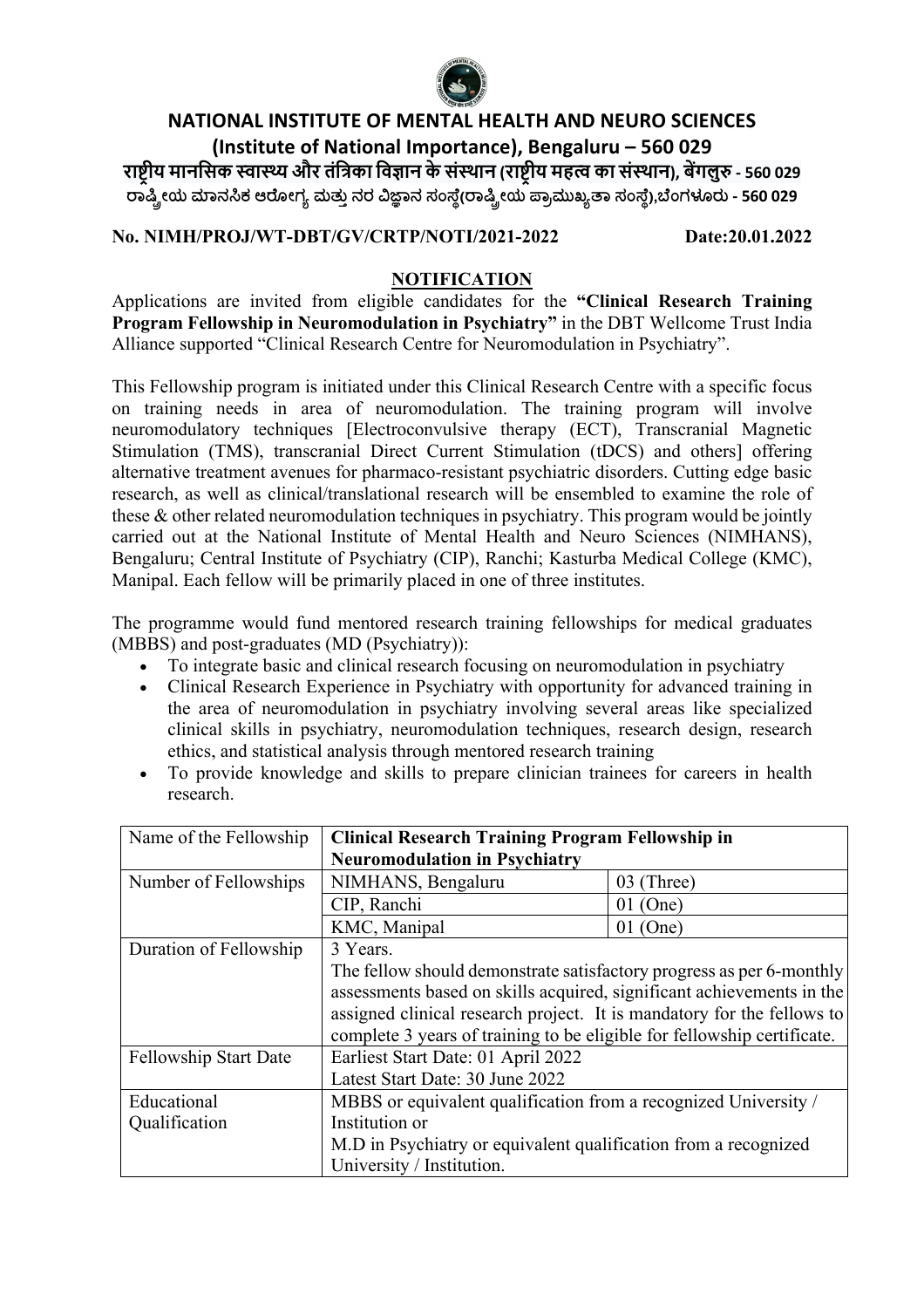

### **NATIONAL INSTITUTE OF MENTAL HEALTH AND NEURO SCIENCES (Institute of National Importance), Bengaluru – 560 029 रा#\$ीय मानिसक ,ा-और तंि1का िव3ान केसं5थान (रा#\$ीय मह8 का सं5थान), ब:गलु> - 560 029 !ಾ#\$ೕಯ (ಾನ\*ಕ ಆ!ೋಗ0 ಮತು4 ನರ 67ಾನ ಸಂ:ೆ;(!ಾ#\$ೕಯ =ಾ>ಮುಖ0@ಾ ಸಂ:ೆ;),CೆಂಗಳEರು - 560 029**

| <b>Upper Age Limit</b> | 40 Years                                                               |
|------------------------|------------------------------------------------------------------------|
| Pay Matrix             | For Post-MBBS: Salary of Junior Resident commensurate with             |
|                        | years of experience [Year-wise Basic Pay / month: Year-1:              |
|                        | Rs.56,100, Year-2: Rs.57,800, Year-3: Rs.59,500, Year-4:               |
|                        | Rs.67,700]                                                             |
|                        | For Post-MD: Salary of Senior Resident Commensurate with the           |
|                        | Years of Experience; those candidates that have completed two          |
|                        | years of senior residency will be paid the salary of third year senior |
|                        | residency for the entire duration of the fellowship [Year-wise Basic   |
|                        | Pay: Rs.67,700 (Year-1), Rs.69,700 (Year-2), Rs.71,800 (Year-3)]       |
|                        | *Allowances would be payable as per rules                              |

Eligible candidates fulfilling the criteria, may apply by sending their application in the prescribed format (enclosed herewith), copies of age proof documents and certificates of academic qualification, and experience by email to neuromodulation.crc $\omega$ gmail.com as well as fill-up the google form (https://forms.gle/Fbd9aoWpZ6aiVUERA). The application should mandatorily include **email ID, contact No. & postal address, and a sample research project of maximum 1000 words for evaluation of the applicant. The application should be appended with minimum two "Letters of Support" from supervisors/guides under whom the candidate has earlier worked/studied and a letter of commitment for 3 years.**

Those candidates who are working, should forward the application through the competent authority along with No-Objection Certificate stating that the candidate will be relieved in the event of being selected for the fellowship.

The last date for receipt of applications along with the relevant documents (including the google form entry) is **28 February 2022**.

No applications shall be entertained if it is incomplete/received after the last date prescribed. The Candidates will be short-listed on the basis of the evaluation of the submitted documents for interview. No separate intimation will be given to the ineligible candidates.

In case if it is felt necessary, the Institute may not fill up any or all of the above posts and if so, no separate intimation will be given to the candidates.

**Enclosure**: Application Form Template

 Sd/- REGISTRAR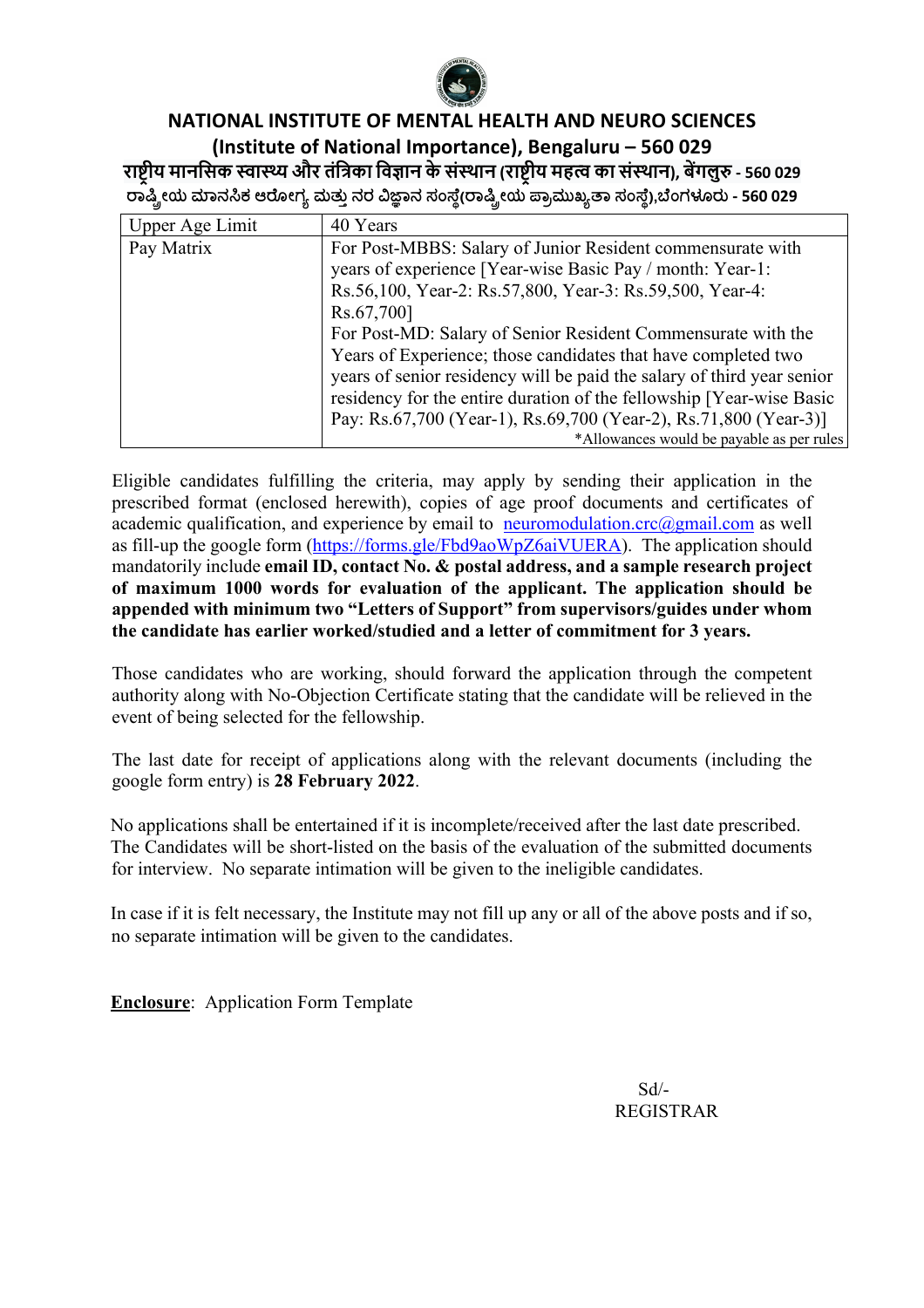# **APPLICATION FORM**

**(in addition to this, it is mandatory to fill the google form:** https://forms.gle/Fbd9aoWpZ6aiVUERA**)**

### Notification number: Date: / /2022

| Name*                                                       |              |
|-------------------------------------------------------------|--------------|
| Date of Birth*                                              |              |
| $Age*$                                                      |              |
| Gender                                                      |              |
| Educational qualifications*                                 | 1.           |
|                                                             | 2.           |
|                                                             | 3.           |
|                                                             | 4.           |
|                                                             | 5.           |
| Current position*                                           |              |
| Current place of                                            |              |
| employment*                                                 |              |
| Contact Address*                                            |              |
|                                                             |              |
|                                                             |              |
| Nationality*                                                |              |
| Contact number*                                             | Mobile:      |
|                                                             | Alternative: |
| Primary Email Id*                                           |              |
| Secondary email id                                          |              |
| Institute of Preference to                                  |              |
| pursue fellowship:                                          | 1.           |
| (Select one or more of the<br>following three institutes in | 2.           |
| the order of your preference-                               |              |
| a) CIP, Ranchi                                              | 3.           |
| b) KMC, Manipal                                             |              |
| c) NIMHANS, Bengaluru)                                      |              |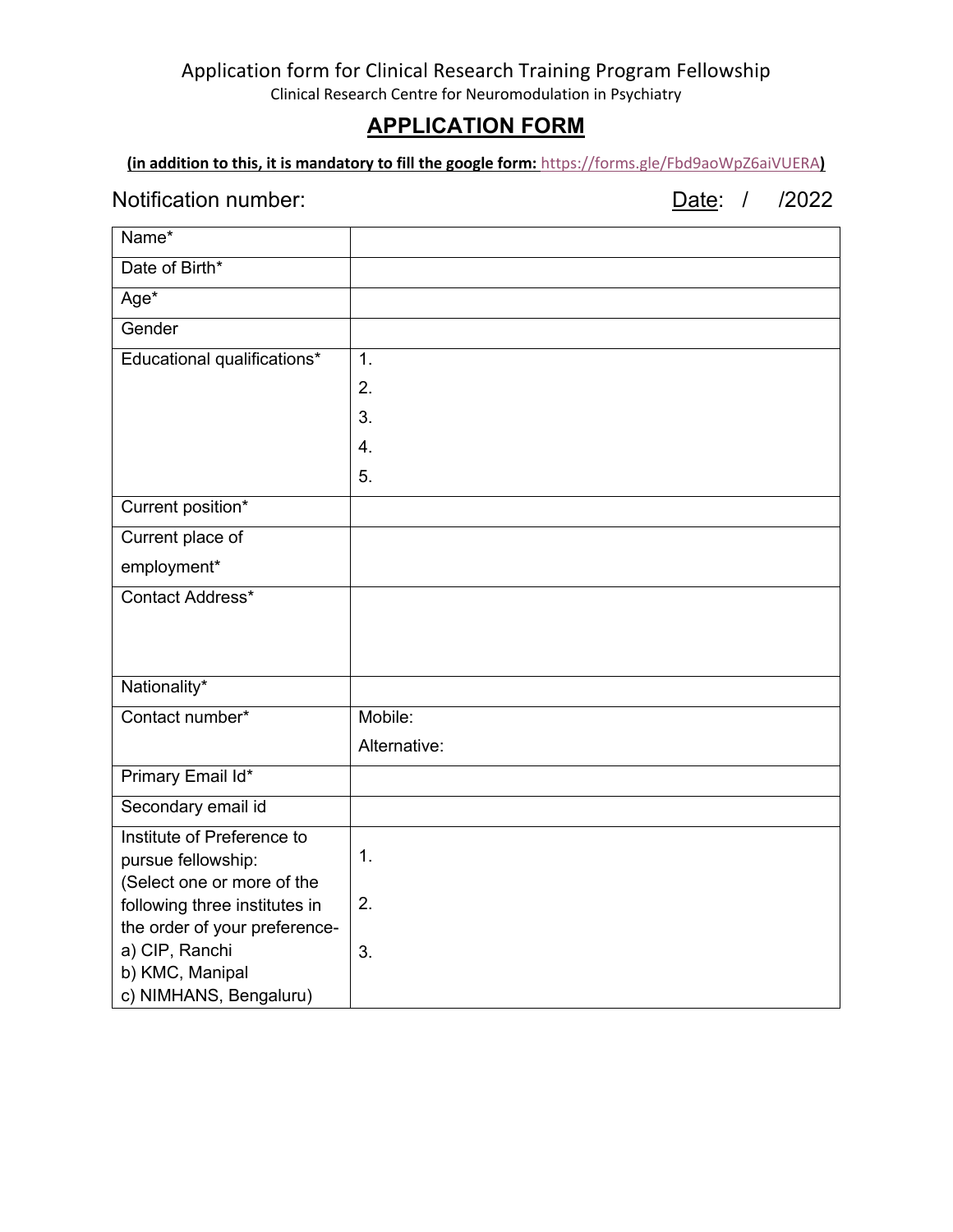# **Previous posts held (most recent first):**

| Job Title | <b>Start Date</b> | <b>End Date</b> | <b>Employer</b> | <b>Supervisor</b> |
|-----------|-------------------|-----------------|-----------------|-------------------|
|           |                   |                 |                 |                   |
|           |                   |                 |                 |                   |
|           |                   |                 |                 |                   |
|           |                   |                 |                 |                   |
|           |                   |                 |                 |                   |
|           |                   |                 |                 |                   |

# **Education/Training (Latest first):**

| <b>Degree</b> | From | To | <b>Department &amp;</b><br>Institution | <b>Subject</b> | <b>Supervisor</b> |
|---------------|------|----|----------------------------------------|----------------|-------------------|
|               |      |    |                                        |                |                   |
|               |      |    |                                        |                |                   |
|               |      |    |                                        |                |                   |
|               |      |    |                                        |                |                   |

| <b>Publications:</b><br>(Provide full citation with names of all authors. Underline the applicant's name. Mark * in front of the<br>corresponding author) |
|-----------------------------------------------------------------------------------------------------------------------------------------------------------|
| <b>Original Articles:</b>                                                                                                                                 |
| 1.                                                                                                                                                        |
| 2.                                                                                                                                                        |
| 3.                                                                                                                                                        |
| 4.                                                                                                                                                        |
| 5.                                                                                                                                                        |
|                                                                                                                                                           |
| Case Reports:                                                                                                                                             |
| 1.                                                                                                                                                        |
| 2.                                                                                                                                                        |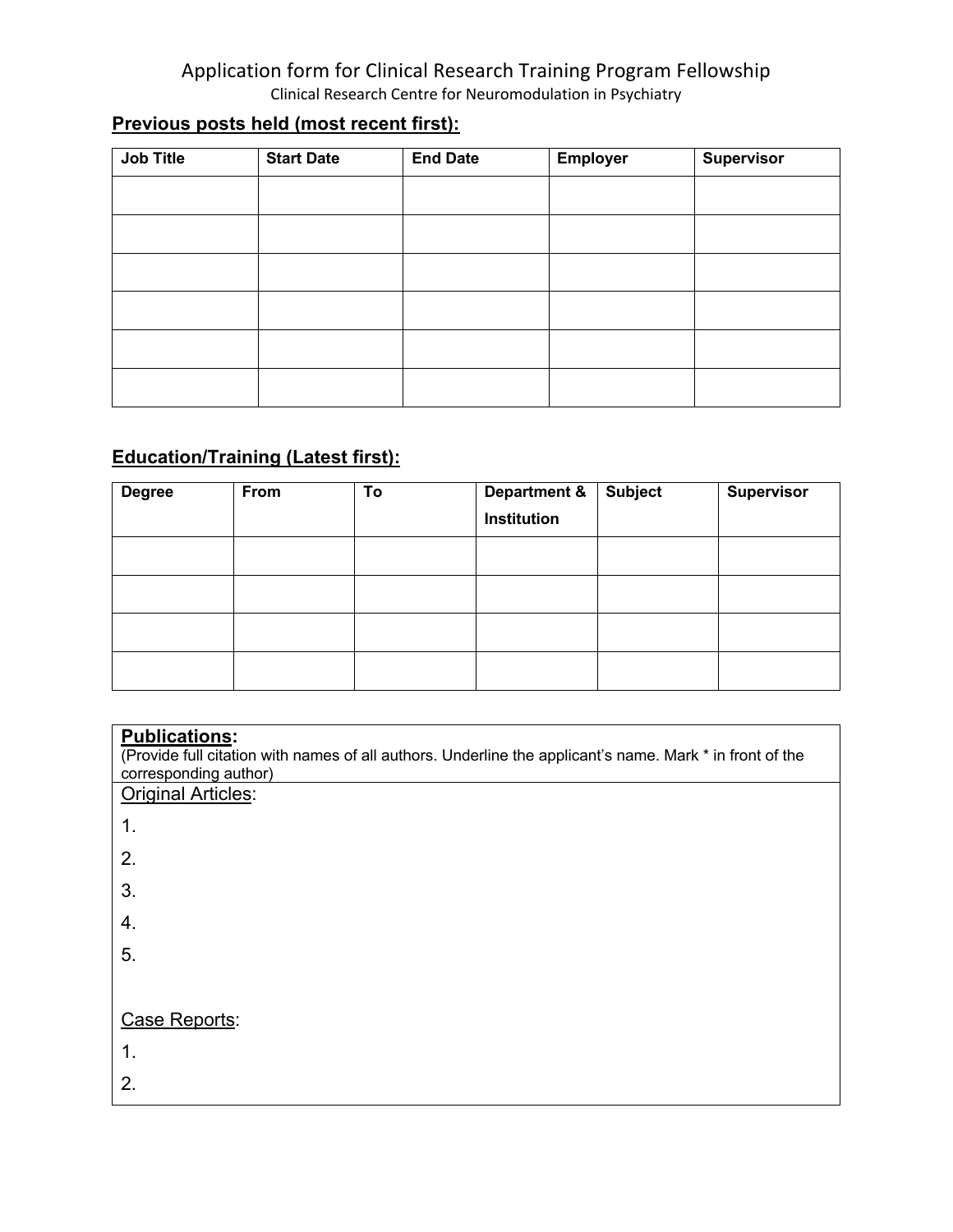

#### **Scientific career to date**

Summarize the progression/development of your career to date emphasizing key achievements, awards and major contributions to research field and what motivates you to seek a career in research.

Scientific meetings attended (indicate degree of participation)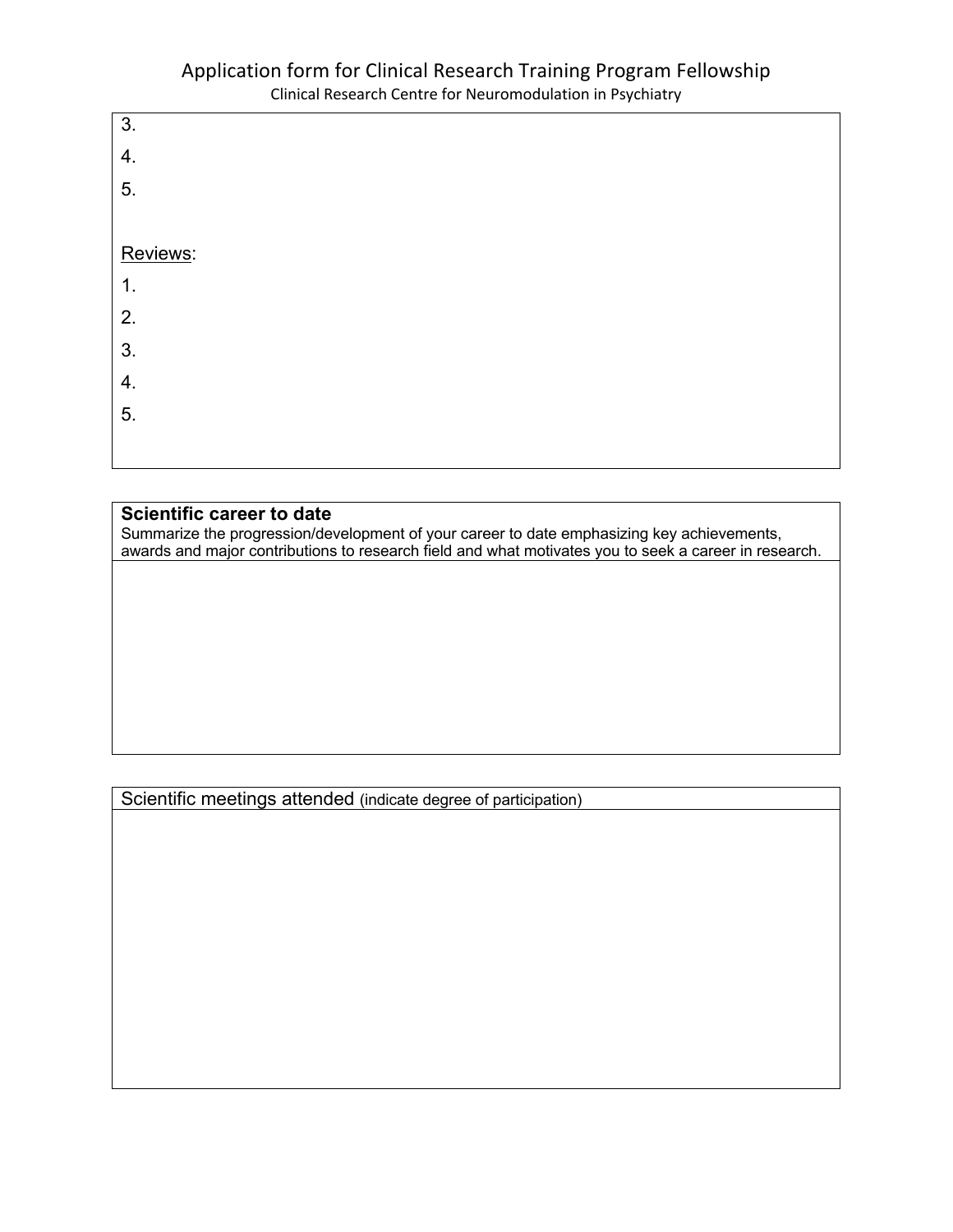Details of any other Training Programme undertaken by you to improve your technical skills, research skills or clinical skills

Please describe your academic background, research experience, career goals and what motivates you to seek clinical research fellowship.

### **Sample proposal on any neuromodulation modality**

No more than 1000 words should be used to describe the research project. References provided at the end of proposal do not count towards the proposal word limit.

Indicate what your research question is, and why it is important. Detail a) Aims of the project, b) Work which has led up to the project, c) What key methodologies and techniques will the fellow use to achieve the aims of the project. d) Study design of the population/patient study e) Justification for choosing the sample size f) Timeline (such that the project can be completed by applicant within 2.5 years). **References:** Kindly provide full citation, including title of paper and all authors.